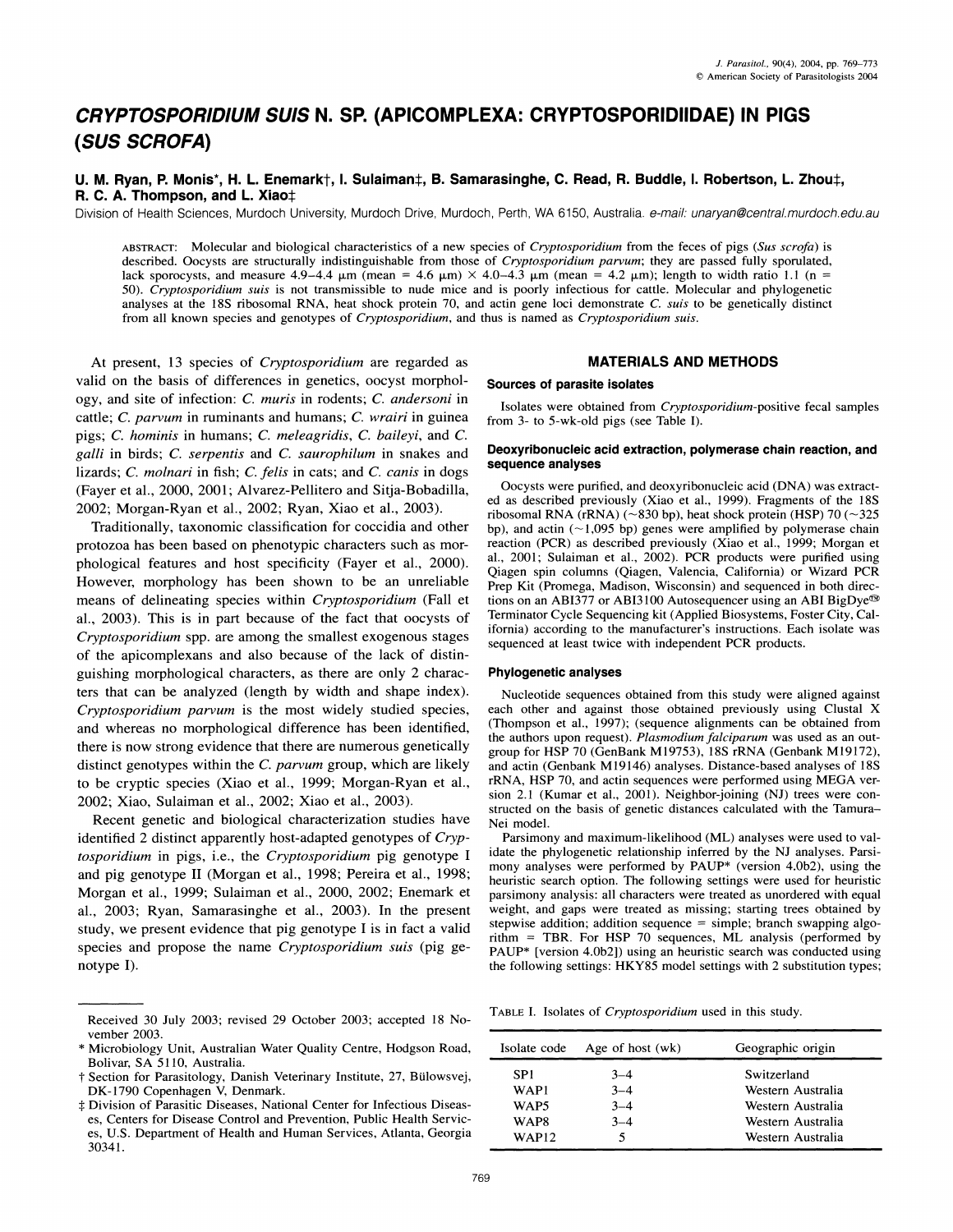

# **C. parvum -C genotype** C. suis

FIGURE 1. Nomarski interference microscopy of Cryptosporidium oocysts of C. parvum and C. suis n. sp. Bar = 5  $\mu$ m.



**0.05 nucleotide substitutions / site** 

wise comparisons of the 18S rDNA sequences. Percentage bootstrap **land. USNPC 094038** support ( $>$ 50%) from 1,000 replicate samples (analyzed by NJ and par-FIGURE 2. Evolutionary relationships of *Cryptosporidium* isolates inferred by NJ analysis of Tamura-Nei distances calculated from pairsimony methods, respectively) is indicated at the left of the supported **node. ns = node not supported by method.** 

**transition-transversion ratio estimated by ML; empirical base frequencies used; starting branch lengths obtained using Rogers-Swofford method; branch-length optimization by l-dimensional Newton-Raphson with pass limit = 20; starting trees obtained by stepwise addition; addition sequence = as-is; branch swapping algorithm = TBR. Bootstrap**  analyses for distance-based and parsimony methods were conducted us**ing 1,000 replicates to assess the reliability of inferred tree topologies. Bootstraps were conducted for ML analysis using 1,000 replicates for**  Ferret genotype **the HSP** 70 analysis and 108 replicates (reduced because of computing *marrow m – Mouse genotype* and time constraints) for the actin analysis.

**The nucleotide sequences of the 18S ribosomal DNA (rDNA), HSP 70, and actin gene sequences of Cryptosporidium spp. isolates have been deposited in GenBank under the accession numbers AF108861, AF221533, and AF382344.** 

### **DESCRIPTION**

### **Cryptosporidium suis (pig genotype 1) (Fig. 1)**

**Description: Oocysts are excreted already sporulated. They measure 4.9–4.4**  $\mu$ m (mean = 4.6  $\mu$ m)  $\times$  4.0–4.3  $\mu$ m (mean  $= 4.2 \mu m$ ; length to width ratio 1.1 (n = 50).

**Type hosts: Pigs (Sus scrofa).** 

Other hosts: There has been 1 report of this species in hu**mans (Xiao, Bern et al., 2002).** 

**Type locality: Perth, Western Australia.** 

**Other localities. Cosmopolitan.** 

**- C. serpentis Location in host: Epithelial cells of the small and large in-C. galli testine (Enemark et al., 2003).** 

**Prepatent period:** 4.8 days (range 2–9) (Enemark et al., 2003).

**SC. andersoni 2003). Patent period: 12.6 days (range 9-15) (Enemark et al.,** 

**Sporulation time: Oocysts are excreted fully sporulated.** 

**Material deposited: A phototype of sporulated oocysts and**  Genbank accession numbers have been deposited in the United **lates National Parasite Collection (USNPC), Beltsville, Mary-**

**ft of the supported Etymology: This species is named Cryptosporidium suis as it appears to be adapted to this host.**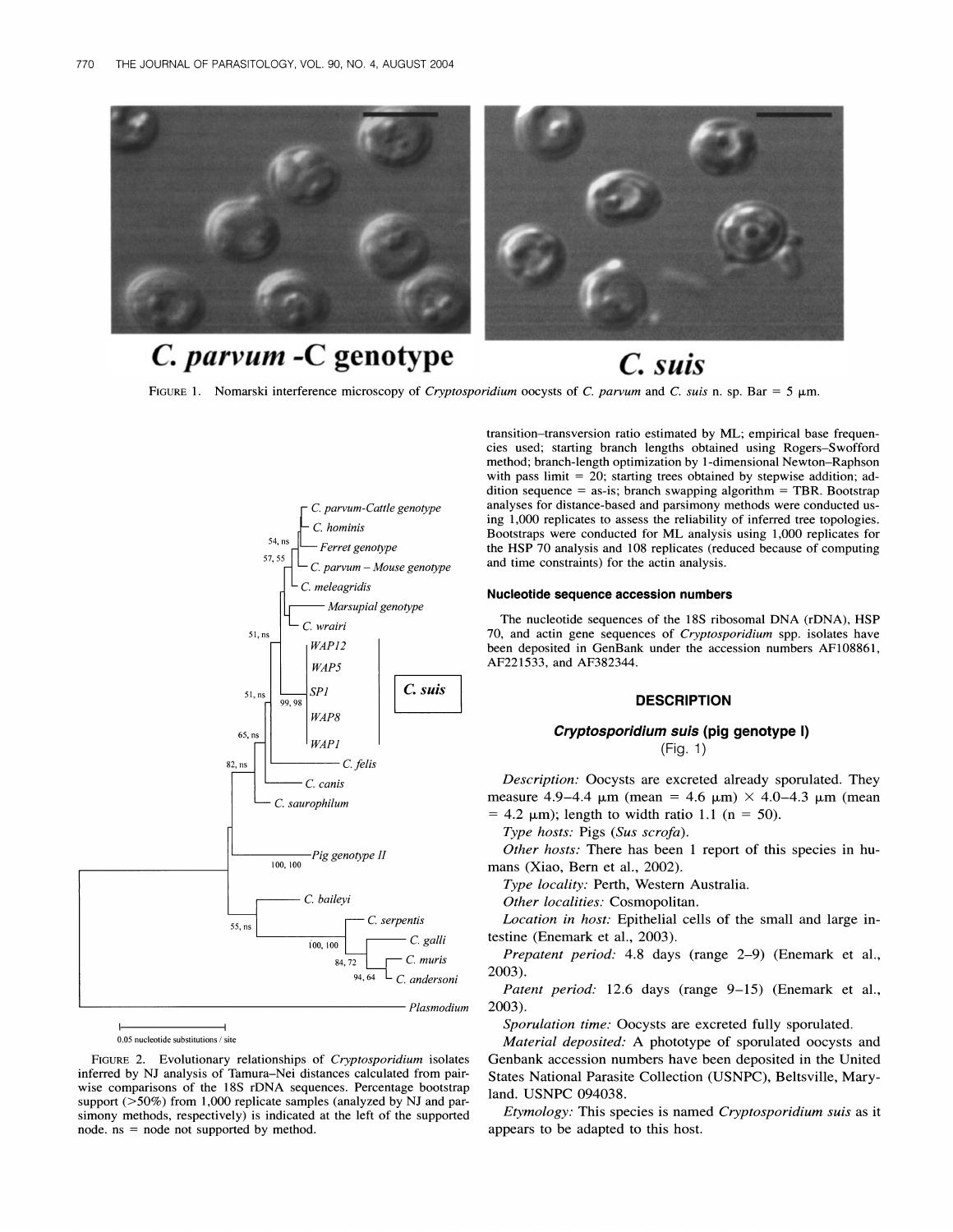

**FIGURE 3. Evolutionary relationships of Cryptosporidium isolates inferred by NJ analysis of Tamura-Nei distances calculated from pairwise comparisons of the hsp-70 DNA sequences. Percentage bootstrap support (>50%) from 1,000 replicate samples (analyzed by NJ, parsimony, and ML methods, respectively) is indicated at the left of the supported node. ns = node not supported by method.** 

### **Remarks**

**Previous studies have shown that this species is not infectious for mice (Morgan et al., 1999) and is poorly infectious for cattle (Enemark et al., 2003). Experimental infections indicated that C. suis is adapted to porcine hosts as demonstrated by the absence of clinical signs despite the excretion of high numbers of oocysts (Enemark et al., 2003). This is supported by another recent study of C. suis in Yorkshire-Landrace piglets on a pig farm northeast of Calgary, Canada. In this study, oocyst excretion was not associated with diarrhea (Guselle et al., 2003).** 

**The 18S rDNA gene sequences were obtained from 5 C. suis isolates (Table I). These sequences were compared with Cryptosporidium sequence information obtained from GenBank. Both distance-based and parsimony analyses demonstrated that the C. suis isolates formed a cohesive genetic group that was distinct from all other species or genotypes of Cryptosporidium (Fig. 2, NJ tree illustrated). The position of C. suis was poorly resolved by either forms of analysis. Both methods of analysis placed C. suis within a cluster containing the various genotypes of C. parvum, C. hominis, C. meleagridis, C. wrairi, C. felis, C. canis, and C. saurophilum. However, the exact position of C. suis varied depending on the method of analysis, and there was generally poor bootstrap support for much of the tree topology, with the exception of the cluster forming C. suis and the cluster comprising C. serpentis, C. galli, C. muris, and C. andersoni.** 

**Partial sequences of the Cryptosporidium HSP 70 gene were** 

**obtained from 4 C. suis isolates (Table I). These sequences were compared with Cryptosporidium sequence information obtained from GenBank. The phylogenetic relationships of the isolates could be better resolved compared with the results obtained using the 18S rDNA sequence data. All methods of analyses strongly supported the placement of the C. suis isolates into a single unique cluster, which was in agreement with the 18S rDNA analysis (Fig. 3, NJ tree illustrated). In addition, the analysis suggested some substructuring within C. suis, with isolates W P8 and SP1 forming a subgroup. In contrast with the 18S rDNA tree, the HSP 70 analysis placed C. suis external to the cluster containing the various genotypes of C. parvum, C. hominis, C. meleagridis, C. wrairi, C. felis, and C. canis. This placement was supported by all methods of analysis and received high bootstrap support (87-94%, depending on the method of analysis).** 

**Partial actin gene sequence information was obtained from 3 C. suis isolates (Table I). These sequences were compared with sequences from a range of Cryptosporidium species and genotypes obtained from GenBank. Phylogenetic analysis was consistent with the 18S rDNA and HSP 70 sequence analyses, with the C. suis isolates forming a distinct cluster. NJ and ML analyses of the actin data (Fig. 4) were consistent with the 18S rDNA tree (Fig. 2), placing C. suis external to the cluster containing C. hominis, C. wrairi, C. meleagridis, and the cattle, mouse, ferret, and marsupial genotypes. Heuristic analysis identified 6 equally most parsimonious trees (not shown), 4 of which placed C. suis in the same position as the NJ tree.**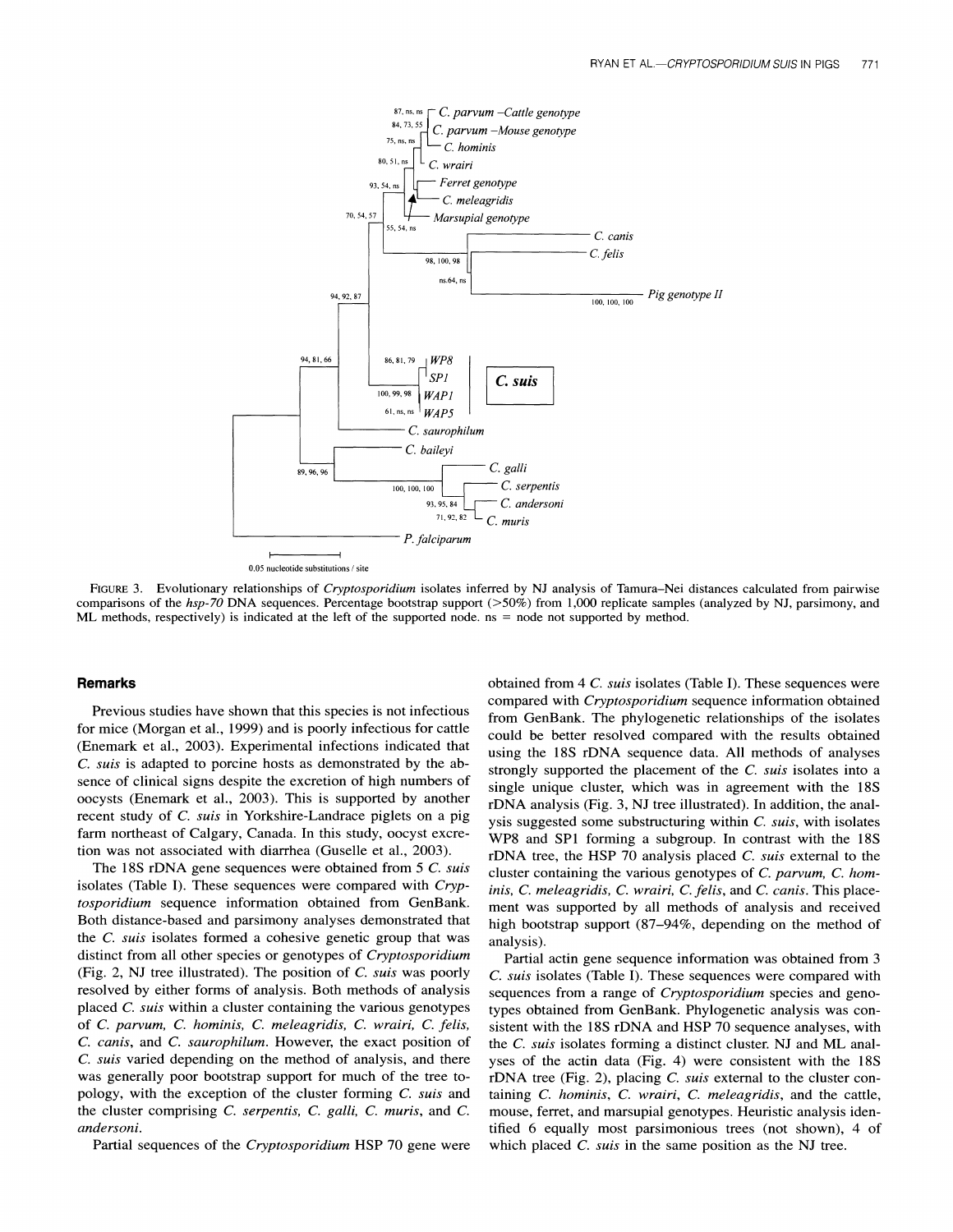

0.05 nucleotide substitutions / site

**FIGURE 4. Evolutionary relationships of Cryptosporidium isolates inferred by NJ analysis of Tamura-Nei distances calculated from pairwise comparisons of the actin DNA sequences. Percentage bootstrap support (>50%) from 1,000 replicate samples (analyzed by NJ and parsimony methods, respectively) or 108 replicates (ML analysis) is indicated at the left of the supported node. ns = node not supported by method.** 

### **DISCUSSION**

**Because of the difficulties associated with the taxonomy of Cryptosporidium spp., several guidelines have been developed as an aid in establishing new species in this genus (Xiao et al., 2003). When naming new species of Cryptosporidium, 4basic requirements should be fulfilled. First, morphometric studies of the parasite's oocysts must be undertaken. Second, the parasite must be characterized genetically. Third, there must be a demonstration of natural and, if feasible, some experimental host specificity. Finally, the study must be done in compliance with the International Code of Zoological Nomenclature. Thus, the taxonomic descriptions should constitute valid published work, and the morphological description itself and appropriate photographs should be deposited in a recognized museum, i.e., at the USNPC in Beltsville, Maryland (Xiao et al., 2003).** 

**In the present study, C. suis was shown to be morphologically identical to the C. parvum 'cattle' genotype. However, phylogenetic analyses confirm the validity of C. suis at 3 independent loci. The HSP 70 data appear to give the best-resolved phylogeny for Cryptosporidium overall, as determined by bootstrap analysis. The topology of the HSP 70 tree is largely supported by the actin and 18S rDNA trees, with the main exception being the placement of C. suis. Both actin and HSP 70 datasets provide strong support for the clustering of C. hominis, C. wrairi, C. meleagridis, and the cattle, mouse, ferret, and marsupial genotypes.** 

**For the 18S locus, C. suis shared only 97% similarity with the C. parvum cattle genotype and C. hominis. This is less than the similarity between C. meleagridis and the C. parvum cattle genotype and C. hominis (98.6%) and between the C. parvum 'cattle' genotype and C. hominis (99.42%). Cryptosporidium suis does not appear to be closely related to the novel pig genotype II because they shared only 93% similarity at the 18S locus.** 

**There have been few studies that have examined the infectivity and pathogenicity of C. suis because the majority of previous studies either did not genotype the porcine isolates used or used oocysts from calves (Tzipori et al., 1981, 1982; Heine et al., 1984; Ayeni et al., 1985).** 

**A recent study provides evidence that C. suis is adapted to a porcine host and causes either mild or no clinical signs in pigs (Enemark et al., 2003). The study reported the prepatent period for C. suis to be 4.8 days (range 2-9), compared with 3.5 days (range 2-5) for the C. parvum cattle genotype (Enemark et al., 2003). Pereira et al. (2002) reported the prepatent period for the cattle genotype in gnotobiotic piglets to be 5.6 days. However, it is difficult to compare results from different studies because different C. parvum cattle genotype isolates of Cryptosporidium were used in different hosts (cattle vs. pigs). It has been shown that different isolates of the same genotype can exhibit very different pathogenicity and infectivity in the same host (Okhuysen et al., 1999). In the study by Enemark et al. (2003), there were distinct differences in pathogenicity between C. suis and the C. parvum cattle genotype in pigs. For example, no mortality was seen in piglets infected with C. suis, whereas infection with the C. parvum cattle genotype was fatal in 1 of 6 piglets. The severity and duration of diarrhea was also less in pigs infected with C. suis (1.2 days duration vs. 3.5 days for the C. parvum cattle genotype). In addition, the maximum oocysts output was not detected until 12 days postinfection (dpi) in C. suis-infected pigs compared with 3.5 days for C. parvum cattle genotype-infected pigs (Enemark et al., 2003).** 

**Guselle et al. (2003) examined oocyst shedding in pigs (n = 33) in a hog farm northeast of Calgary and reported the mean age of initial oocyst detection was 45.2 days after weaning, with the mean duration of infection being 28.7 days (Guselle et al., 2003). Genetic sequences (HSP 70) were obtained for 10 of the 33 isolates and all were C. suis (pig genotype I). The study reported that the mean number of oocysts shed was low and that there was no association between diarrhea and oocyst shedding (Guselle et al., 2003).** 

**Unlike the C. parvum cattle genotype, C. suis is not infective for nude mice (Morgan et al., 1999) and is poorly infectious for cattle (Enemark et al., 2003). In the latter study, 2 attempts were made to infect calves with C. suis; 1 resulted in no detectable oocyst production. In the second, there were very low numbers of oocysts detected at 15 dpi but no clinical signs in the second attempt (Enemark et al., 2002). Another investigation revealed that squirrels have a separate genotype, which is very similar to C. suis in 18S-PCR-restriction fragment length polymorphism analysis (Atwill et al., 2001); however, sequence information is required to confirm this observation.** 

**The genetic and biological data discussed above indicate that the differences between C. suis and other Cryptosporidium spp. are comparable with those between established species. Therefore, C. suis should be considered valid species.**